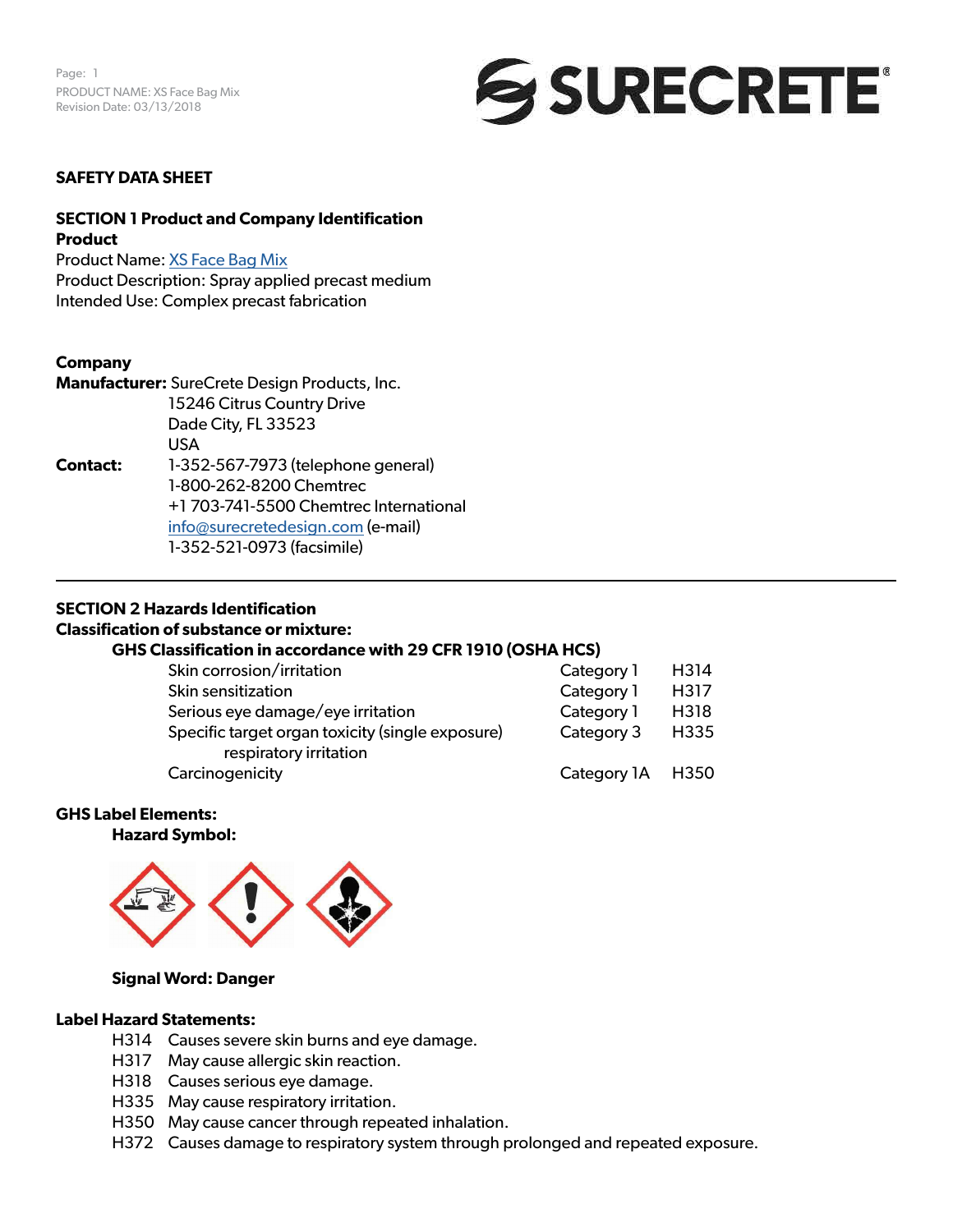Page: 2 PRODUCT NAME: XS Face Bag Mix Revision Date: 03/13/2018

# SURECRETE®

#### **Label Precautionary Statements:**

| P <sub>20</sub> 1 | Obtain special instructions before use.                                                                                                           |
|-------------------|---------------------------------------------------------------------------------------------------------------------------------------------------|
| P202              | Do not handle until all safety precautions have been read and understood.                                                                         |
| P <sub>260</sub>  | Do not breathe dust.                                                                                                                              |
| P264              | Wash thoroughly after handling this product.                                                                                                      |
| P270              | Do not eat, drink or smoke while handling this product.                                                                                           |
| P271              | Use only outdoors or in a well ventilated area.                                                                                                   |
| P280              | Wear eye protection, protective clothing, protective gloves.                                                                                      |
| P <sub>2</sub> 84 | Wear respiratory protection.                                                                                                                      |
|                   | P301+330+331 IF SWALLOWED Rinse mouth. DO NOT induce vomiting. Immediately call poison<br>center/physician.                                       |
|                   | P303+361+353 IF ON SKIN (or hair) Immediately take off all contaminated clothing. Rinse skin with                                                 |
|                   | water/shower. Immediately call poison center/physician. Wash contaminated<br>clothing before reuse.                                               |
| P304+P340         | IF INHALED Remove victim to fresh air and in a position comfortable for                                                                           |
|                   | breathing.                                                                                                                                        |
| P342+P313         | If experiencing respiratory symptoms: Get medical attention.                                                                                      |
|                   | P305+P351+P338 IF IN EYES Rinse cautiously with water for several minutes. Remove contact lenses if<br>present and easy to do - continue rinsing. |
| P337+P310         | If eye irritation persists: Immediately call a POISON CENTER/doctor.                                                                              |
| P333+313          | If skin irritation or a rash occurs: Get medical attention.                                                                                       |
| P363              | Wash contaminated clothing before reuse.                                                                                                          |
| P501              | Dispose of contents/container to an approved waste disposal plant.                                                                                |

**Other hazards which do not result in classification or are not covered by the GHS:** May form combustible dust concentrations in the air.

# **Hazard Ratings**

|             | health | flammability | reactivity |
|-------------|--------|--------------|------------|
| <b>HMIS</b> |        |              |            |
| <b>NFPA</b> |        |              |            |

# **SECTION 3 Composition / Information on Ingredients**

This material is regulated as a mixture

| Ingredient                    | CAS#         | EC#       | % (by weight) |
|-------------------------------|--------------|-----------|---------------|
| <b>Hazardous</b>              |              |           |               |
| <b>Portland Cement type 1</b> | 65997-15-1   | <b>ND</b> | $<$ 49%       |
| Crystalline silica quartz     | 14808-60-7   | <b>ND</b> | < 53%         |
| Calcium Oxide                 | 1305-78-8    | <b>ND</b> | $<$ 4%        |
| <b>Non hazardous</b>          |              |           |               |
|                               | Trade secret |           | $<$ 4%        |

The exact percentage (concentration) of composition has been withheld as a trade secret.

#### **SECTION 4 First Aid Measures**

**Eye Contact:** Get medical attention immediately. Call a poison center or physician. Immediately flush eyes with plenty of water, occasionally lifting the upper and lower eyelids. Check for and remove any contact lenses. Continue to rinse for at least 20 minutes. Chemical burns must be treated promptly by a physician.

**Skin Contact:** Get medical attention immediately. Heavy exposure to portland cement dust, wet concrete or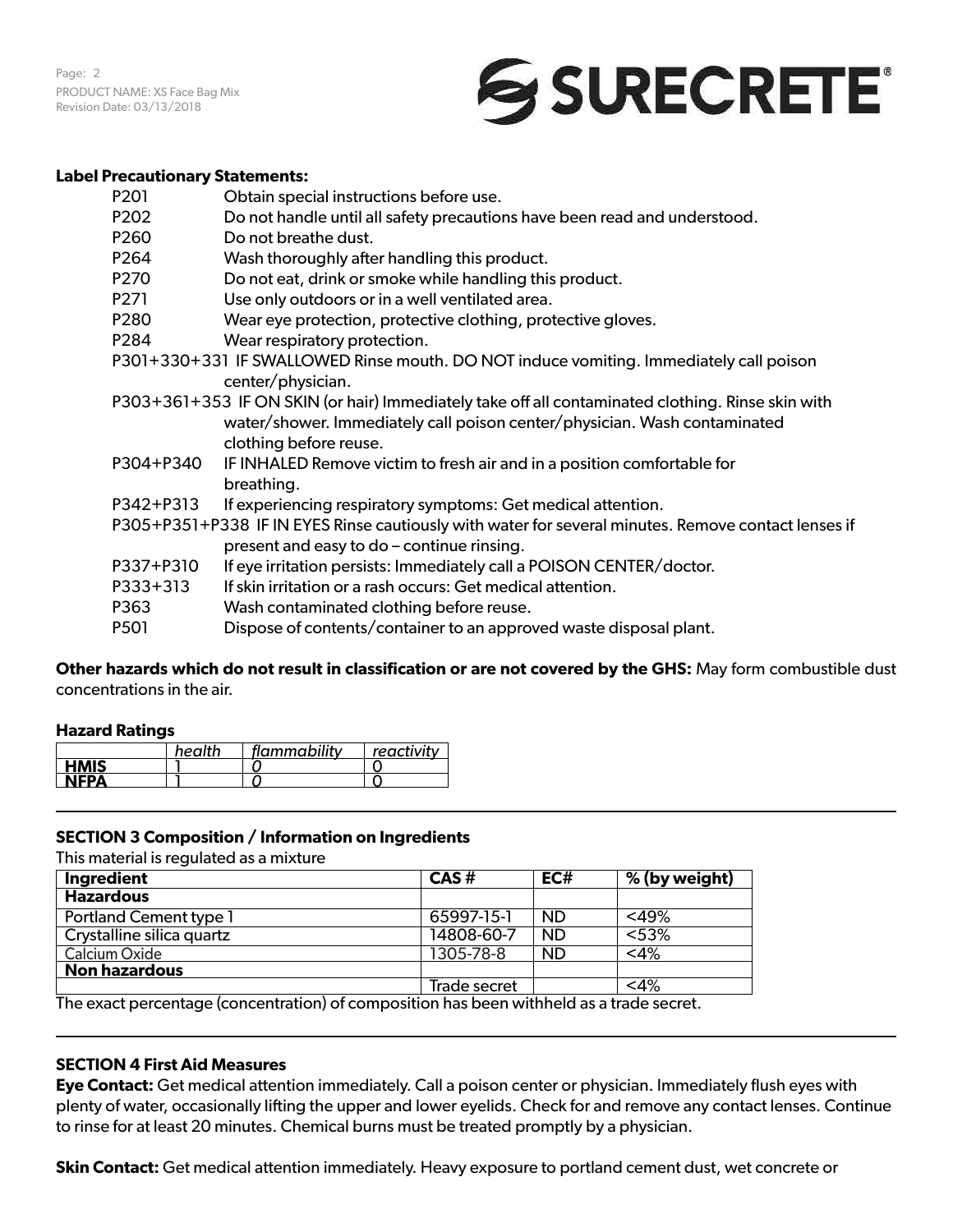

associated water requires prompt attention. Quickly remove contaminated clothing, shoes, and leather goods such as watchbands and belts. Quickly and gently blot or brush away excess portland cement. Immediately wash thoroughly with luke-warm, gently flowing water and non-abrasive pH neutral soap. Seek medical attention for rashes, burns, irritation, dermatitis and prolonged unprotected exposures to wet cement, cement mixtures or liquids from wet cement. Burns should be treated as caustic burns. Portland cement causes skin burns with little warning. Discomfort or pain cannot be relied upon to alert a person to a serious injury. You may not feel pain or the severity of the burn until hours after the exposure. Chemical burns must be treated promptly by a physician. In the event of any complaints or symptoms, avoid further exposure.

**Inhalation:** Seek medical help if coughing or other symptoms persist. Inhalation of large amounts of portland cement requires immediate medical attention. Call a poison center or physician. Remove victim to fresh air and keep at rest in a position comfortable for breathing. If the individual is not breathing, if breathing is irregular or if respiratory arrest occurs, provide artificial respiration or oxygen by trained personnel. It may be dangerous to the person providing aid to give mouth-to-mouth resuscitation. If unconscious, place in recovery position and get medical attention immediately. Maintain an open airway.

**Ingestion:** Get medical attention immediately. Call a poison center or physician. Have victim rinse mouth thoroughly with water. DO NOT INDUCE VOMITING unless directed to do so by medical personnel. Remove victim to fresh air and keep at rest in a position comfortable for breathing. If material has been swallowed and the exposed person is conscious, give small quantities of water to drink. Have victim drink 60 to 240 mL (2 to 8 oz.) of water. Stop giving water if the exposed person feels sick as vomiting may be dangerous. If vomiting occurs, the head should be kept low so that vomit does not enter the lungs. Chemical burns must be treated promptly by a physician. Never give anything by mouth to an unconscious person. If unconscious, place in recovery position and get medical attention immediately. Maintain an open airway.

# **Most important symptoms and effects, both acute and delayed:**

**Eye contact:** causes serious eye damage. **Inhalation:** may cause respiratory irritation. **Skin contact:** causes severe burns. May cause an allergic skin reaction. **Ingestion:** may cause burns to mouth, throat and stomach.

# **Over-exposure signs/symptoms:**

**Eye contact:** pain, watering and redness. **Inhalation:** respiratory tract irritation and coughing. **Skin contact:** pain or irritation, redness and blistering may occur, skin burns, ulceration and necrosis may occur. **Ingestion:** stomach pains.

# **Potential chronic health effects:**

Long-term exposure to high concentrations of crystalline silica quartz may cause cancer. Long-term exposure to high concentrations of dust containing iron oxide can cause a benign condition termed "pulmonary siderosis." This condition is not associated with any physical impairment of lung function.

**Note to physician:** Treat symptomatically. Contact poison treatment specialist immediately if large quantities have been ingested or inhaled.

**Extinguishing Media:** Water spray, alcohol resistant foam, Dry Chemical or CO<sub>2</sub> appropriate for surrounding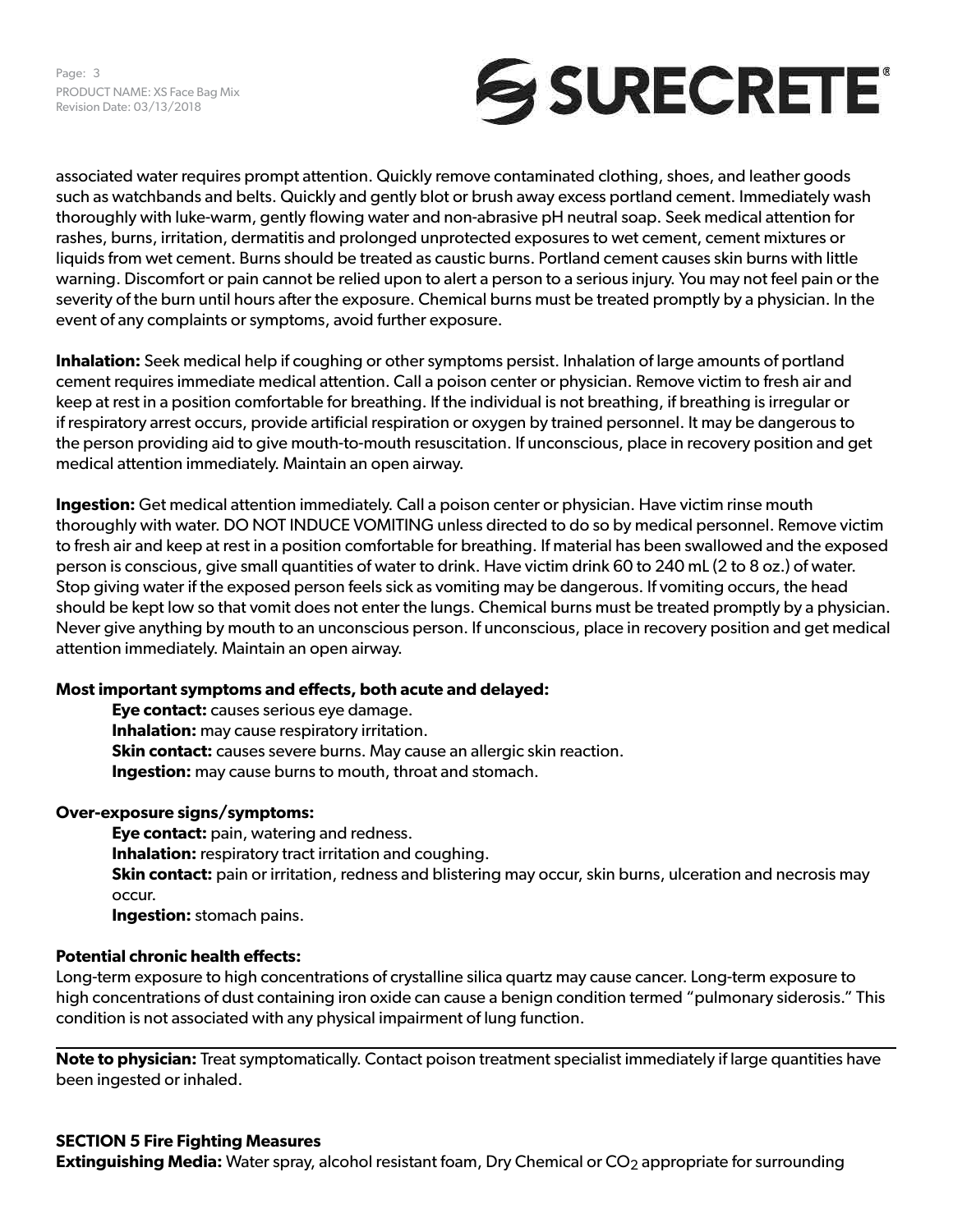

materials.

**Special Hazards:** Burning produces noxious and toxic fumes. Oxides of carbon.

**Unusual Fire and Explosion Hazard:** None known.

**Advice for firefighters:** Wear self-contained breathing apparatus for firefighting if necessary.

**Further information:** Use water spray to cool unopened containers.

# **SECTION 6 Accidental Release Measures**

**Personal precautions:** Avoid dust generation. Keep unnecessary and unprotected personnel away from spill. Do not touch or walk through spilled material. Put on appropriate protective equipment.

**Environmental precautions:** Avoid dispersal of spilled material and runoff from contact with soil, waterways, drains and sewers.

**Methods for clean-up:** Dry spills may be scooped up. Attempt to prevent dry product (dust) from becoming airborne. Wet product may be scraped up and placed in appropriate disposal containers. Allow wet product to dry before disposal. Do not flush down drains.

#### **SECTION 7 Handling and Storage**

**Handling:** Avoid contact with eyes, skin, and clothing. Promptly remove dusty clothing or clothing that has become wet with the mixed product. Launder clothing before reuse. Wash thoroughly after exposure to product. Avoid formation of dust. Avoid dust deposit, remove dust regularly.

**Conditions of safe storage, including any incompatibilities:** Store product in a cool, dry, ventilated area. Prevent against physical damage and moisture. Normal temperatures and pressures do not affect the material. Wet portland cement is alkaline. As such it is incompatible with acids, ammonium salts and aluminum metal. Wet portland cement can cause severe chemical burns; do not get inside clothing, boots, shoes, or gloves.

| <b>Component</b>           | <b>Value / Source</b> |                                              |                                                         |                  |
|----------------------------|-----------------------|----------------------------------------------|---------------------------------------------------------|------------------|
| <b>Portland cement</b>     | <b>TLV</b>            | $1 \,\mathrm{mg/m^3}$ (respirable fraction)  | No data available                                       | <b>ACGIH</b>     |
| 65997-15-1                 |                       | 8 h                                          |                                                         |                  |
| <b>Portland cement</b>     | <b>REL</b>            | $5 \,\mathrm{mg/m^3}$ (respirable fraction)  | $10 \,\mathrm{mg/m^3}$ (total dust)                     | <b>NIOSH</b>     |
| 65997-15-1                 |                       | 10 h                                         | 10h                                                     |                  |
| <b>Portland cement</b>     | <b>TWA</b>            | $5 \,\mathrm{mg/m^3}$ (respirable fraction)  | $15 \,\mathrm{mg/m^3}$ (total dust)                     | <b>OSHA PEL</b>  |
| 65997-15-1                 |                       | 8 h                                          | 8 h                                                     |                  |
| Crystalline Silica, quartz | TWA                   | .05 mg/m <sup>3</sup> (respirable fraction)  | No data available                                       | <b>NIOSH REL</b> |
| 14808-60-7                 |                       | 10 h                                         |                                                         |                  |
| Crystalline Silica, quartz | <b>TWA</b>            | .025 mg/m <sup>3</sup> (respirable fraction) | No data available                                       | <b>ACGIHTLV</b>  |
| 14808-60-7                 |                       | 8 h                                          |                                                         |                  |
| Crystalline Silica, quartz | <b>TWA</b>            | 10 mg/m <sup>3</sup> divided by $%SiO2 + 2$  | $30 \,\mathrm{mg/m^3}$ divided by %SiO <sub>2</sub> + 2 | <b>OSHA PEL</b>  |
| 14808-60-7                 |                       | (respirable fraction)                        | (total dust)                                            |                  |

#### **SECTION 8 Exposure Control / Personal Protection Exposure limit values:**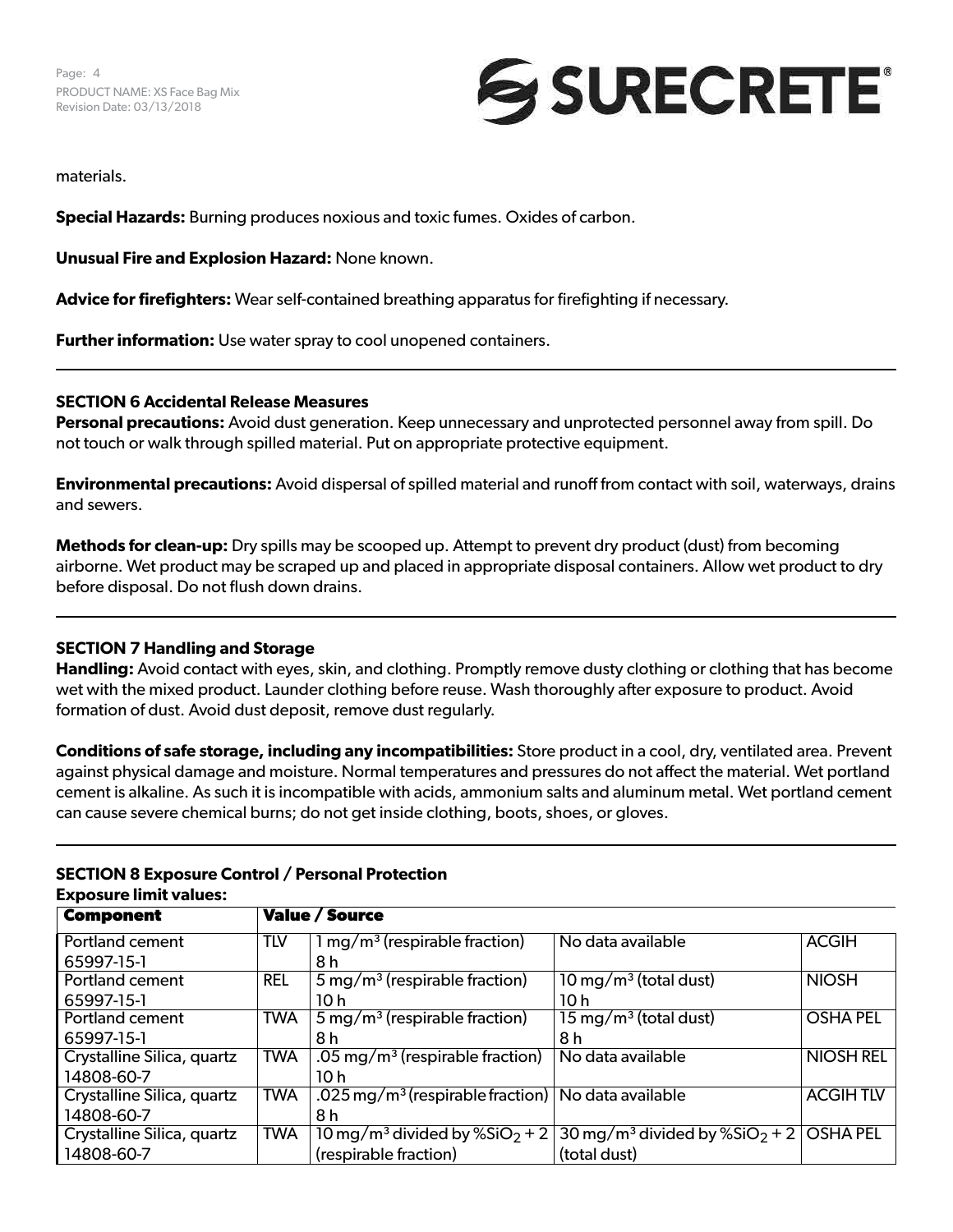# SURECRETE®

| <b>Calcium Oxide</b>   | <b>TWA</b> | $2 \,\mathrm{mg/m^3}$                        | No data available                   | <b>ACGIHTLV</b>  |
|------------------------|------------|----------------------------------------------|-------------------------------------|------------------|
| 1305-78-8              |            | 8 h                                          |                                     |                  |
| Calcium Oxide          | <b>TWA</b> | $2 \,\mathrm{mg/m^3}$                        | No data available                   | <b>NIOSH REL</b> |
| 1305-78-8              |            | 10h                                          |                                     |                  |
| Calcium Oxide          | <b>TWA</b> | $5 \,\mathrm{mg/m^3}$                        | No data available                   | <b>OSHA PEL</b>  |
| 1305-78-8              |            | 8 h                                          |                                     |                  |
| Limestone              | <b>TWA</b> | $5 \,\mathrm{mg/m^3}$ (respirable fraction)  | $10 \,\mathrm{mg/m^3}$ (total dust) | <b>NIOSH REL</b> |
| 1317-65-3              |            | 10 <sub>h</sub>                              | 10 h                                |                  |
| Limestone              | <b>TWA</b> | $5 \,\mathrm{mg/m^3}$ (respirable fraction)  | $15 \,\mathrm{mg/m^3}$ (total dust) | <b>OSHA PEL</b>  |
| 1317-65-3              |            | 8 h                                          | 8 h                                 |                  |
| <b>Magnesium Oxide</b> | <b>TWA</b> | $10 \,\mathrm{mg/m^3}$ (respirable fraction) | No data available                   | <b>ACGIHTLV</b>  |
| 1309-48-4              |            | 8 h                                          |                                     |                  |
| <b>Magnesium Oxide</b> | <b>TWA</b> | No data available                            | $15 \,\mathrm{mg/m^3}$ (total dust) | <b>OSHA PEL</b>  |
| 1309-48-4              |            |                                              | 8 h                                 |                  |
| Gypsum                 | <b>TWA</b> | 10 mg/m <sup>3</sup> (respirable fraction)   | No data available                   | <b>ACGIHTLV</b>  |
| 13397-24-5             |            | 8 h                                          |                                     |                  |
| Gypsum                 | <b>TWA</b> | $5 \,\mathrm{mg/m^3}$ (respirable fraction)  | $10 \,\mathrm{mg/m^3}$ (total dust) | <b>NIOSH REL</b> |
| 13397-24-5             |            | 8 h                                          | 8 h                                 |                  |
| Gypsum                 | <b>TWA</b> | $5 \,\mathrm{mg/m^3}$ (respirable fraction)  | $15 \,\mathrm{mg/m^3}$ (total dust) | <b>OSHA PEL</b>  |
| 13397-24-5             |            | 8 h                                          | 8 h                                 |                  |

# **Exposure Controls**

*Appropriate engineering controls:* Use mechanical ventilation (dilution and local exhaust) to control exposure within applicable limits. Avoid actions that cause dust to become airborne.

# **Personal Protective Equipment**

*Eye/face protection:* To prevent eye contact, wear safety glasses with side shields, safety goggles or face shields when handling dust or wet cement. Wearing contact lenses when working with cement is not recommended.

*Skin protection:* Wear impervious clothing to eliminate skin contact. Where needed wear boots that are impervious to water to eliminate foot and ankle exposure. If clothing becomes saturated with wet concrete it should be removed and replaced with dry clothing. Wear impervious gloves to eliminate skin contact. Do not rely on barrier creams. Periodically wash areas contacted by wet cement or its dry ingredients with pH neutral soap and water. Wash again at the end of work.

*Respiratory protection:* If engineering controls do not maintain airborne contaminant concentrations at a level which is adequate to protect worker health, an approved respirator may be appropriate. Respirator selection, use and maintenance must be accordance with regulatory requirements.

*Hygiene Measures:* Handle in accordance with good industrial hygiene and safety practice. Clean water should always be readily available for skin and (emergency) eye washing. Periodically wash areas contacted by portland cement with a pH neutral soap and clean, uncontaminated water. If clothing becomes saturated with portland cement, garments should be removed and replaced with clean, dry clothing.

**Control of environmental exposure:** Prevent further leakage or spillage if safe to do so. Do not let product enter drains or waterways. Discharge into the environment must be avoided.

**Potential environmental effects:** Not considered to be harmful to aquatic life.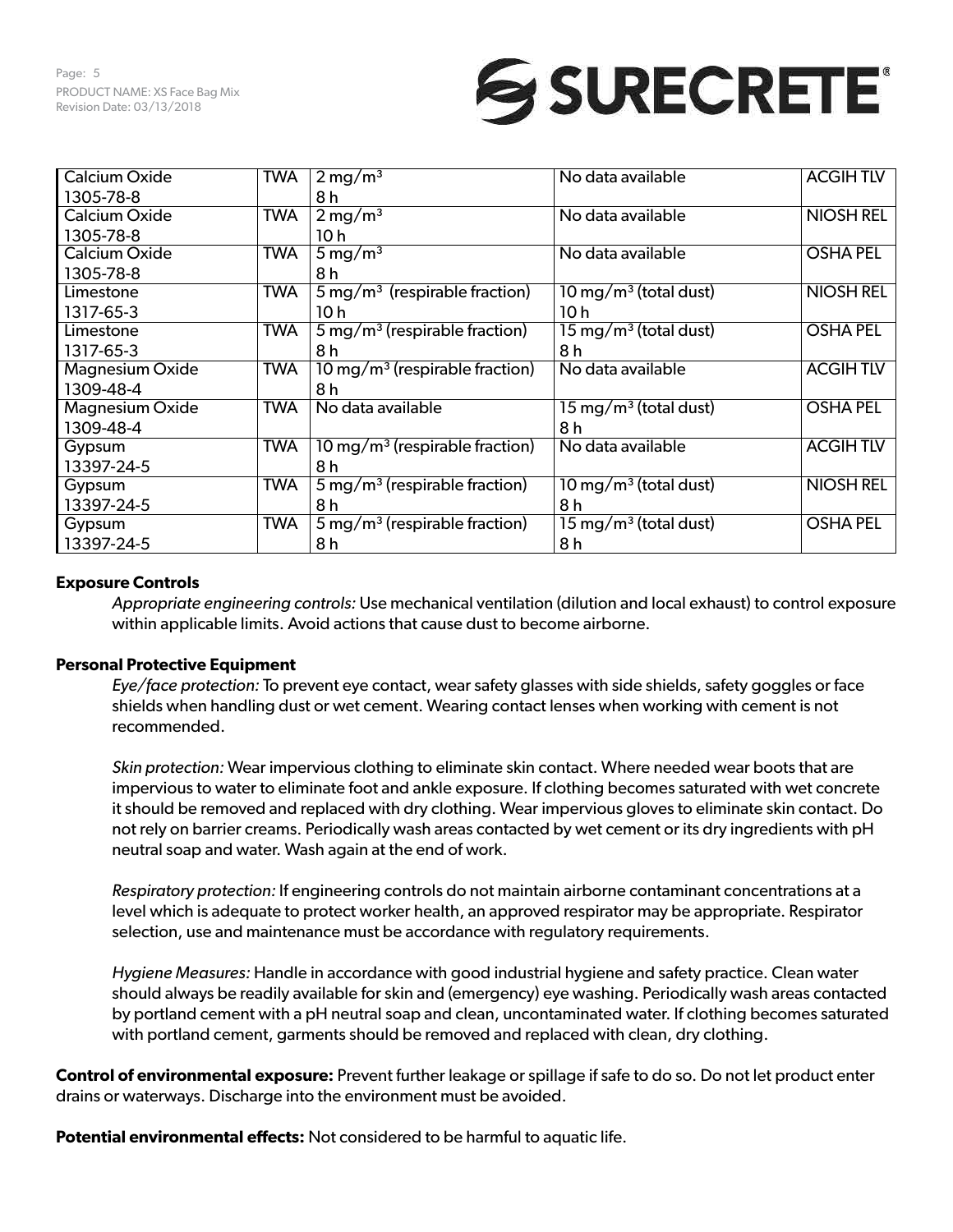Page: 6 PRODUCT NAME: XS Face Bag Mix Revision Date: 03/13/2018



#### **SECTION 9 Physical and Chemical Properties General**

Physical state: powder Color: varies by selection Odor: no distinct odor Odor Threshold: Not available

# **Safety Data**

pH in water: >11.5 Melting point: Not available Boiling point: Not available Flash point: Not available Freeze Point: Not available Evaporation rate: Not applicable Vapor pressure (mm Hg.): Not applicable Water solubility: 0.1 - 1% Vapor density (air = 1): Not applicable Relative density: 2.65

# **SECTION 10 Stability and Reactivity**

**Reactivity:** Reacts slowly with water forming hydrated compounds, releasing heat and producing a strong alkaline solution until reaction is substantially complete.

**Chemical stability:** Stable under normal storage conditions.

**Possibility of Hazardous reactions:** None under normal conditions of storage and use.

**Conditions to avoid:** No specific data.

**Incompatible materials:** Oxidizing materials, acids, aluminum and ammonium salt. Portland cement is highly alkaline and will react with acids to produce a violent, heat-generating reaction. Toxic gases or vapors may be given off depending on the acid involved. Reacts with acids, aluminum metals and ammonium salts. Aluminum powder and other alkali and alkaline earth elements will react in wet mortar or concrete, liberating hydrogen gas. Limestone ignites on contact with fluorine and is incompatible with acids, alum, ammonium salts, and magnesium. Silica reacts violently with powerful oxidizing agents such as fluorine, boron trifluoride, chlorine trifluoride, manganese trifluoride, and oxygen difluoride yielding possible fire and/or explosions. Silicates dissolve readily in hydrofluoric acid producing a corrosive gas — silicon tetrafluoride.

**Hazardous decomposition products:** Under normal conditions of storage and use, hazardous decomposition products should not be produced.

#### **SECTION 11 Toxicological Information Component Information**

| Chemical Name                              | <b>Oral LD50</b> | Inhalation LC50   |
|--------------------------------------------|------------------|-------------------|
| Crystalline Silica, quartz<br>  14808-60-7 | 500 mg/kg (Rat)  | No data available |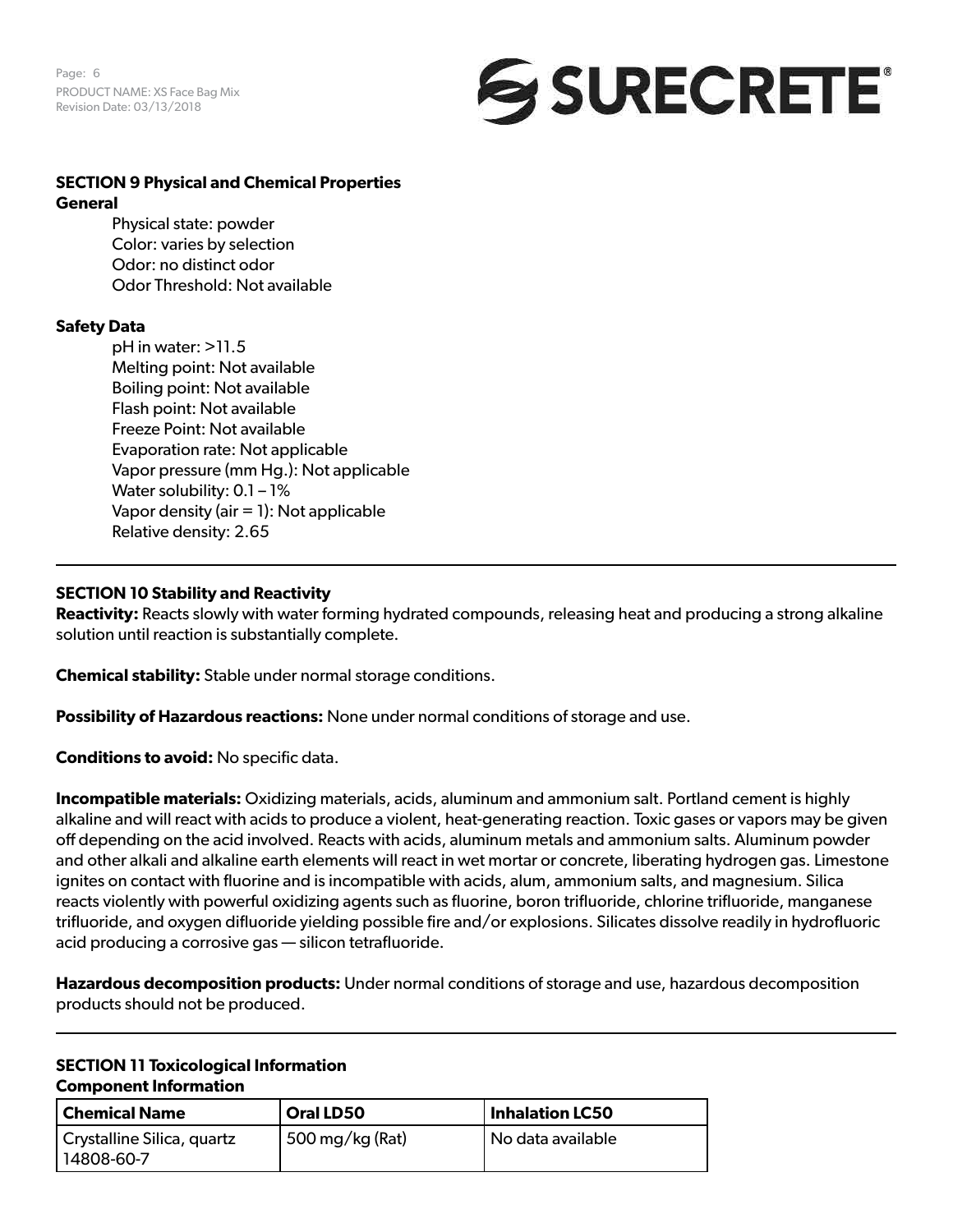

| Limestone     | 6450 mg/kg (Rat) | I No data available |
|---------------|------------------|---------------------|
| $ 1317-65-3 $ |                  |                     |

# **Acute Toxicity**

| <b>Route of Exposure</b> | <b>Conclusion / Remarks</b>                                                                                                                                   |
|--------------------------|---------------------------------------------------------------------------------------------------------------------------------------------------------------|
| <i>Inhalation</i>        | Contains > 0.1% crystalline silica which can be absorbed into the body by inhalation and<br>may have effects on the lungs, resulting in fibrosis (silicosis). |
| Ingestion                | May cause burns to mouth, throat and stomach.                                                                                                                 |
| <b>Skin</b>              | Dries skin and mucous membranes.                                                                                                                              |
| Eye                      | Slightly irritating, not classified.                                                                                                                          |

**Sensitization:** Does not cause sensitization.

**Mutagenicity:** No data available.

**Carcinogenicity:** This product contains greater than 0.1% crystalline silica which is listed as a Group 1 carcinogen by IARC, a known carcinogen by NTP, OSHA and as A2 suspected human carcinogen by ACGIH. Based upon all available study results, DuPont scientists conclude that titanium dioxide will not cause lung cancer or chronic respiratory diseases in humans at concentrations experienced in the workplace.

**Reproductive toxicity:** No data available.

**Specific target organ toxicity- single exposure:** None.

**Specific target organ toxicity- repeated exposure:** Crystalline silica, quartz targets respiratory tract and kidneys (Category 1).

**Aspiration Hazard:** No data available.

# **SECTION 12 Ecological Information**

| <b>Chemical Name</b> | <b>CAS No</b> | <b>Fish</b><br><b>LC50</b>                          | Algae/aquatic plants EC50 | <b>Crustacea EC50</b> |
|----------------------|---------------|-----------------------------------------------------|---------------------------|-----------------------|
| Calcium Oxide        | 1305-78-8     | Oreochromis niloticus<br>100 mg/L (chronic<br>NOEC) | No data available         | No data available     |

**Persistence and degradability:** No data available.

#### **Bio accumulative potential:** None

**Mobility in soil:** No data available.

**Other adverse effects:** No data available.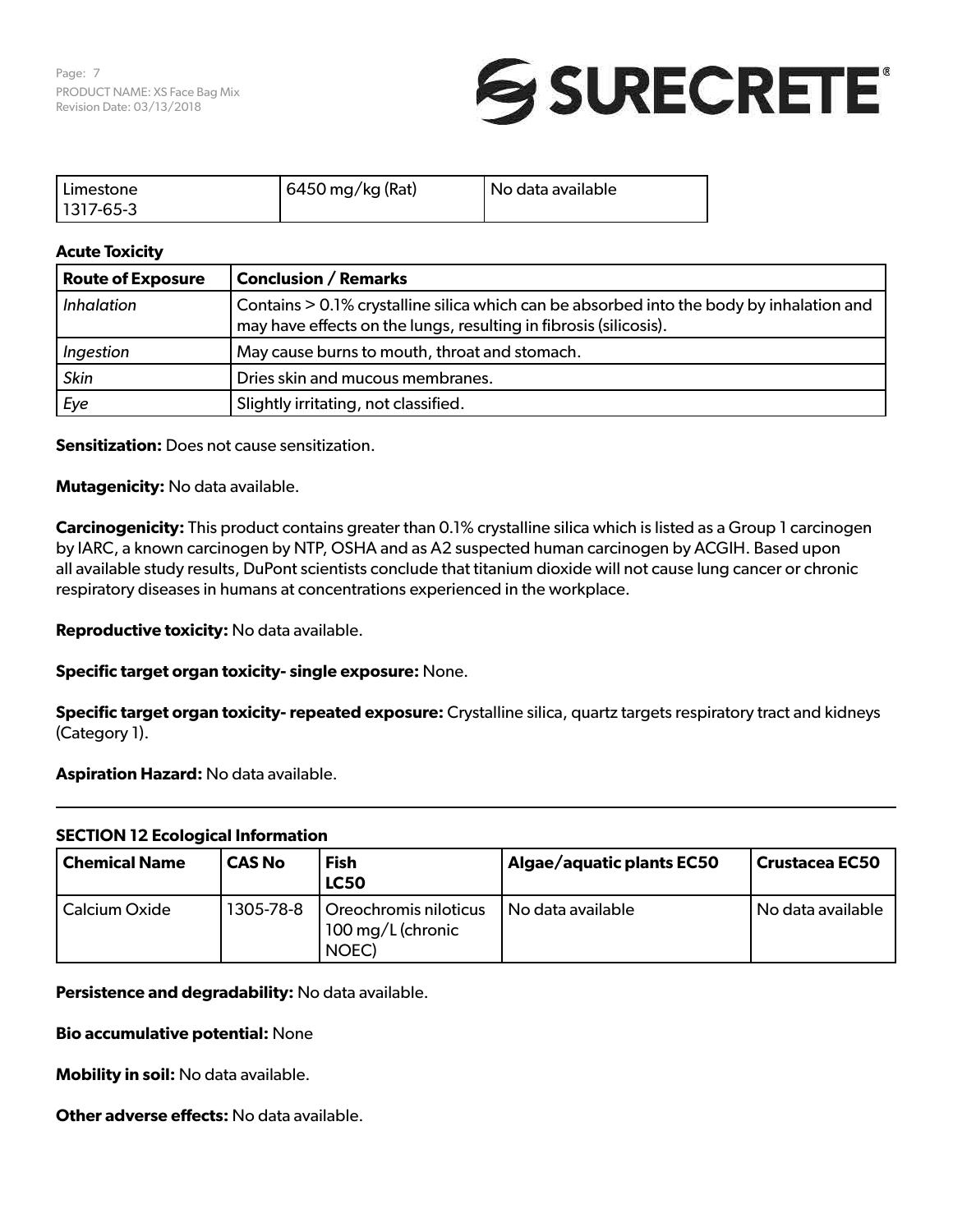Page: 8 PRODUCT NAME: XS Face Bag Mix Revision Date: 03/13/2018



# **SECTION 13 Disposal Considerations**

**Methods of disposal:** Dispose of contents/container in accordance with local/regional/national/international regulations.

#### **Section 14 Transport Information**

**DOT:** This product is not regulated for transport. **ARD/RID:** This product is not regulated for transport. **IMDG:** This product is not regulated for transport. **IATA:** This product is not regulated for transport.

#### **SECTION 15 Regulatory Information**

**US federal regulations:** This product is hazardous according to OSHA 29 CFR 1910.1200. All components are on the U.S. EPA TSCA Inventory List.

**TSCA Section 12(b) Export Notification (40 CFR 707, Subpt. D):** Not regulated.

# **OSHA Specifically Regulated Substances (29 CFR 1910.1001-1050):**

Crystalline Silica, quartz (impurity) (CAS 14808-60-7) Cancer.

# **CERCLA Hazardous Substance List (40 CFR 302.4):** Not listed

**Superfund Amendments and Reauthorization Act of 1986 (SARA) Hazard Categories:** None **SARA 302 Extremely hazardous substance:** Not listed. **SARA 311/312 Hazardous chemical:** Not listed. Immediate (acute) health hazard Delayed (chronic) health hazard

# **SARA 313 (TRI reporting):**

Chromium, ion (Cr6+) CAS 8540-29-9 <0.1% Lead (organic and inorganic) <0.1% Nickel Compounds <0.1%

**Clean Air Act (CAA) Section 112 Hazardous Air Pollutants (HAPs) List:** Not regulated.

**Clean Air Act (CAA) Section 112(r) Accidental Release Prevention (40 CFR 68.130):** Not regulated.

**Clean Water Act (CWA) Section 112(r) (40 CFR68.130):** Not regulated. **Clean Water Act (CWA) 307:** Chromium, ion (Cr6+) **Safe Drinking Water Act (SDWA):** Not regulated.

#### **US state regulations**

**US. Massachusetts RTK - Substance List:** 

Portland cement (CAS 65997-15-1) Limestone (CAS 1317-65-3)

**US. New Jersey Worker and Community Right-to-Know Act:**